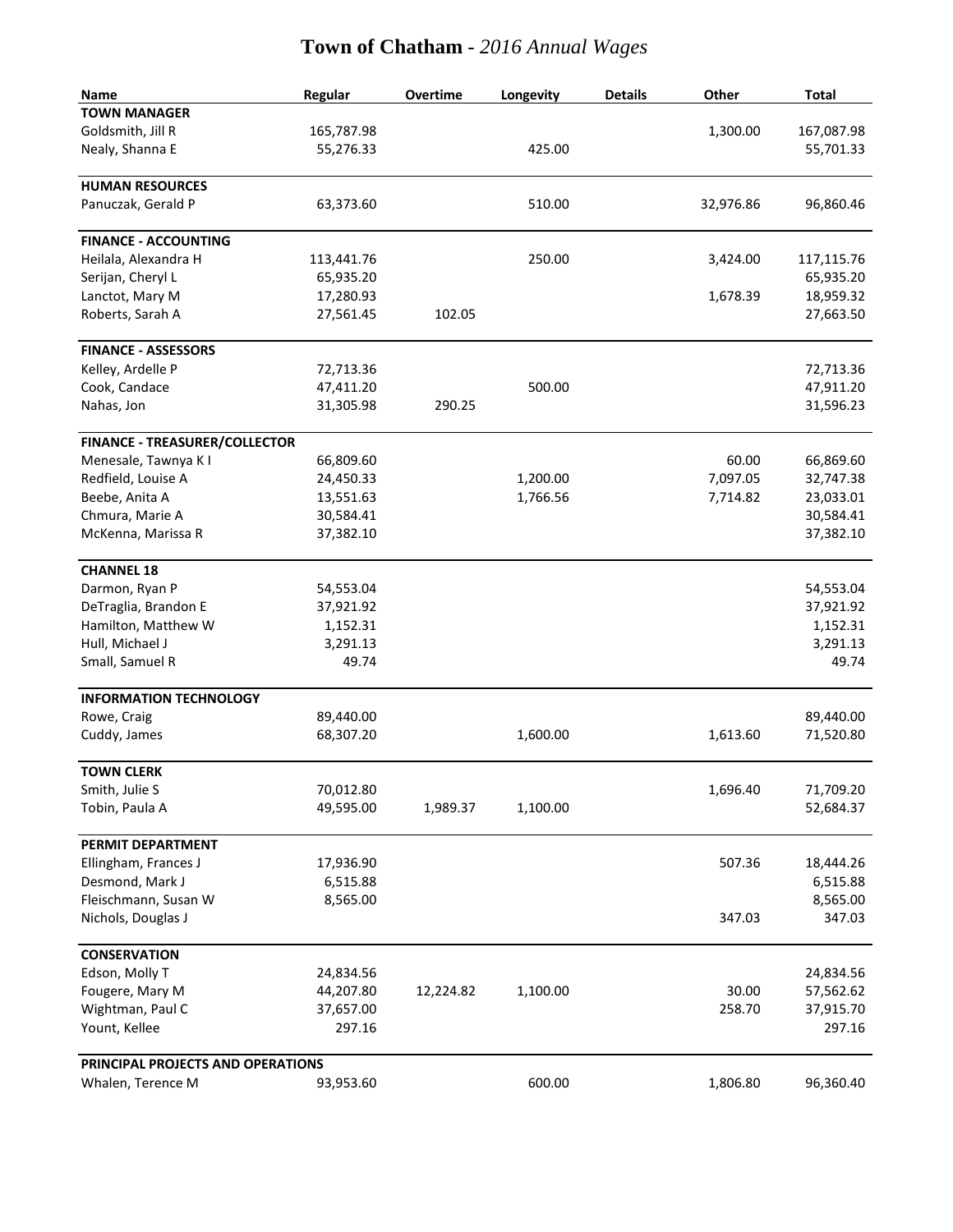| Name                    | Regular    | Overtime  | Longevity | <b>Details</b> | Other     | <b>Total</b> |
|-------------------------|------------|-----------|-----------|----------------|-----------|--------------|
| <b>FACILITIES</b>       |            |           |           |                |           |              |
| Whelan, Norman          | 60,923.20  | 4,712.57  | 1,800.00  |                |           | 67,435.77    |
| Kaser, Gary             | 54,038.40  | 2,656.47  | 2,000.00  |                |           | 58,694.87    |
| Chambers, Jeffery L     | 32,508.00  | 546.83    |           |                |           | 33,054.83    |
| Custodie, John          | 11,664.80  |           |           |                |           | 11,664.80    |
| Rogers, Mary J          | 43,492.80  |           | 700.00    |                |           | 44,192.80    |
| Kenlyn, Jerome          | 2,010.00   |           |           |                |           | 2,010.00     |
| Powell, Lori            | 32,786.89  |           | 600.00    |                | 4,043.24  | 37,430.13    |
| POLICE DEPARTMENT       |            |           |           |                |           |              |
| Pawlina, Mark R         | 163,846.04 |           |           |                | 8,882.40  | 172,728.44   |
| Cauble, John D          | 98,261.92  |           | 2,000.00  |                | 20,756.90 | 121,018.82   |
| Boutin, Melanie A       | 50,523.20  |           | 500.00    |                | 4,000.00  | 55,023.20    |
| Bessette, Theresa M     | 5,922.50   |           |           |                |           | 5,922.50     |
| Cronin, Brendan J       | 45,178.48  | 11,361.51 |           | 10,464.44      |           | 67,004.43    |
| De Oliveira, Amanda M   | 43,093.69  | 8,295.31  |           |                |           | 51,389.00    |
| Hemeon, Erin C          | 51,626.79  | 6,989.97  | 300.00    |                |           | 58,916.76    |
| Meehan, Jeanine M       | 4,556.55   |           |           |                |           | 4,556.55     |
| Taylor, Kristen E       | 5,390.60   | 716.30    |           |                |           | 6,106.90     |
| Anderson, Michael D     | 86,300.80  | 2,921.08  | 1,500.00  | 14,079.16      | 22,304.10 | 127,105.14   |
| Glover III, William R   | 76,763.36  | 51,029.54 | 2,000.00  | 33,835.56      |           | 163,628.46   |
| Goddard, Andrew B       | 77,610.08  | 24,907.51 | 1,400.00  | 2,446.64       | 18,344.42 | 124,708.65   |
| Harris, Sarah A         | 77,610.08  | 27,784.22 | 1,100.00  | 12,403.79      | 20,504.42 | 139,402.51   |
| Massey, William G       | 77,252.16  | 31,986.25 | 600.00    | 2,583.24       | 20,064.42 | 132,486.07   |
| Amara, Joseph A         | 52,836.34  | 9,325.19  |           | 25,161.88      | 5,500.00  | 92,823.41    |
| Hutton, Andrew P        | 62,141.52  | 7,448.14  | 425.00    | 3,875.00       | 1,500.00  | 75,389.66    |
| Little, William S. J    | 65,627.73  | 21,328.36 | 800.00    | 58,568.30      | 13,893.07 | 160,217.46   |
| Malzone, Louis F        | 65,771.25  | 23,423.45 | 500.00    | 864.56         | 19,045.99 | 109,605.25   |
| Merigan, Christopher R  | 56,163.20  | 9,941.21  |           | 26,190.57      | 5,220.00  | 97,514.98    |
| Murphy, Michael A       | 65,627.73  | 27,711.04 | 600.00    | 42,402.26      | 14,661.82 | 151,002.85   |
| Pasionek, Mark R        | 53,226.72  | 8,051.31  |           | 28,302.78      | 1,160.00  | 90,740.81    |
| Phillips, Geoffrey E    | 65,771.25  | 7,303.29  | 350.00    | 1,877.68       | 16,545.99 | 91,848.21    |
| Powers, Thomas J        | 65,627.73  | 20,223.39 | 350.00    | 37,338.53      | 19,298.07 | 142,837.72   |
| Ryder, Sean P           | 65,345.01  | 21,634.80 | 300.00    | 23,992.06      | 14,966.82 | 126,238.69   |
| Vardakis, Christopher P | 55,582.75  | 17,106.76 |           | 13,967.19      | 1,160.00  | 87,816.70    |
| Walker, Brendan P       | 53,377.44  | 2,698.55  |           | 20,175.15      | 720.00    | 76,971.14    |
| Whittle, John R         | 65,053.65  | 16,059.35 | 2,000.00  | 71,461.56      | 884.38    | 155,458.94   |
| Wisniewski, Joshua S    | 65,053.65  | 11,163.50 | 500.00    | 49,894.67      | 1,525.00  | 128,136.82   |
| Finacom, Robert P       | 4,226.48   | 1,199.88  |           | 56,209.25      |           | 61,635.61    |
| <b>ANIMAL CONTROL</b>   |            |           |           |                |           |              |
| Byers, Diane M          | 40,266.30  | 3,231.00  |           |                | 1,000.00  | 44,497.30    |
| <b>FIRE DEPARTMENT</b>  |            |           |           |                |           |              |
| Ambriscoe, Michael      | 142,705.20 |           | 600.00    |                | 18,591.00 | 161,896.20   |
| Connick, Peter E        | 101,718.00 |           |           |                | 10,608.40 | 112,326.40   |
| Depasquale, David M     | 78,110.34  | 20,369.18 | 1,500.00  | 748.34         | 5,000.00  | 105,727.86   |
| Flynn, Matthew R        | 78,552.24  | 39,967.46 | 2,000.00  | 618.66         | 7,900.00  | 129,038.36   |
| Higgins, Mark A         | 78,543.77  | 33,622.02 | 1,600.00  |                | 7,475.00  | 121,240.79   |
| Wirtz, Wallace F. N     | 78,110.34  | 41,657.82 | 1,500.00  |                | 7,900.00  | 129,168.16   |
| Fellman, Violet A       | 72,055.68  | 6,851.39  | 900.00    |                | 6,900.00  | 86,707.07    |
| Ready, David            | 71,955.68  | 28,013.77 | 1,900.00  |                | 7,325.00  | 109,194.45   |
| Silvester, Ralph        | 72,055.68  | 51,579.41 | 600.00    | 959.00         | 9,175.00  | 134,369.09   |
| Smith, Gerard C         | 72,055.68  | 36,785.63 | 900.00    | 765.96         | 4,700.00  | 115,207.27   |
| Heller, Mark R          | 76,919.91  | 26,466.87 | 700.00    | 382.98         | 8,900.00  | 113,369.76   |
| Shevory, Richard        | 77,915.58  | 28,694.01 | 600.00    | 689.42         | 5,000.00  | 112,899.01   |
| Bates, Vance            | 67,027.06  | 21,625.67 | 600.00    |                | 6,154.96  | 95,407.69    |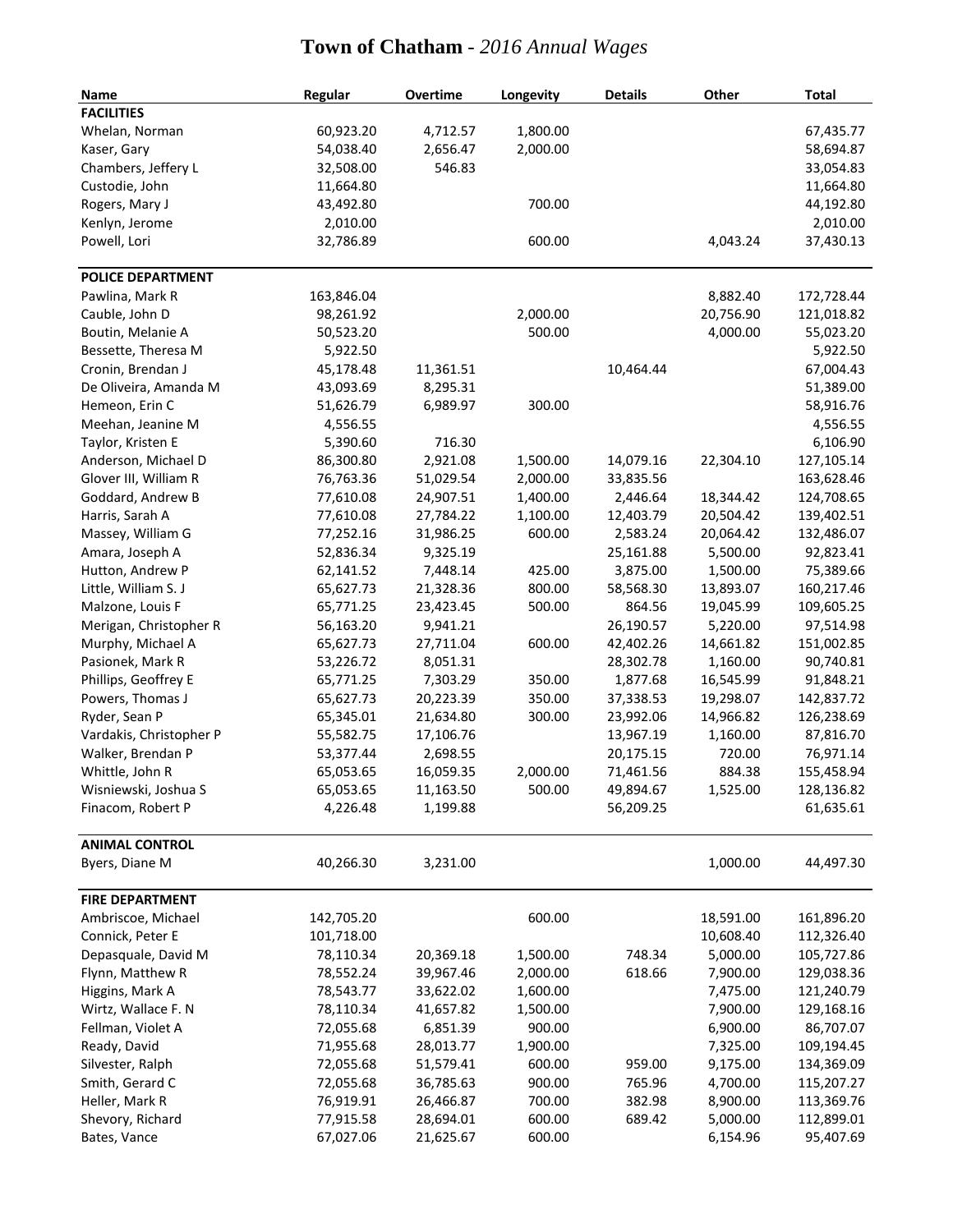| Name                         | Regular    | Overtime  | Longevity | <b>Details</b> | Other    | <b>Total</b> |
|------------------------------|------------|-----------|-----------|----------------|----------|--------------|
| Black, Nicholas W            | 62,594.55  | 23,858.09 |           | 1,106.30       | 7,300.00 | 94,858.94    |
| Clarke, Ryan                 | 66,974.68  | 29,793.61 | 425.00    | 748.34         | 7,900.00 | 105,841.63   |
| Delande, William A           | 68,227.57  | 37,060.83 | 1,100.00  |                | 6,100.00 | 112,488.40   |
| Field, William RC            | 61,499.30  | 17,113.21 |           |                | 6,500.00 | 85,112.51    |
| Fietz, Harrison R            | 52,795.02  | 23,864.68 |           | 353.52         | 5,425.00 | 82,438.22    |
| Henderson, Stacey A          | 67,027.07  | 34,227.90 | 800.00    |                | 8,045.28 | 110,100.25   |
| Holmes, Ryan C               | 67,027.06  | 25,107.01 | 700.00    | 382.98         | 4,493.10 | 97,710.15    |
| Hunter, Timothy J            | 67,377.13  | 38,344.17 | 800.00    | 235.68         | 6,178.62 | 112,935.60   |
| Long, Scott A                | 67,027.06  | 30,864.02 | 600.00    |                | 7,291.74 | 105,782.82   |
| Lopriore, Michael R          | 22,838.56  | 5,594.81  |           |                | 3,050.00 | 31,483.37    |
| McGrath, Rachel S            | 23,095.04  | 9,998.75  |           |                | 3,050.00 | 36,143.79    |
| Moore, Kevin J               | 67,027.06  | 17,553.33 | 1,500.00  |                | 3,232.06 | 89,312.45    |
| Ricard, Shawn M              | 29,799.28  | 2,105.30  |           | 441.90         | 5,985.71 | 38,332.19    |
| Ruggiere, Nicholas P         | 63,112.62  | 16,891.98 | 250.00    |                | 7,600.00 | 87,854.60    |
| Tavano, Justin T             | 70,480.55  | 28,859.38 | 500.00    | 765.96         | 6,266.92 | 106,872.81   |
| Young, James A               | 58,402.13  | 19,947.24 |           | 247.52         | 3,200.00 | 81,796.89    |
| Lyman, Constance L           | 2,208.00   |           |           | 441.90         | 507.36   | 3,157.26     |
| Pennypacker, Craig H         | 1,488.00   |           |           | 235.68         |          | 1,723.68     |
|                              |            |           |           |                |          |              |
| <b>COMMUNITY DEVELOPMENT</b> |            |           |           |                |          |              |
| Ruffer, Deanna L             | 101,974.80 |           |           |                | 1,986.00 | 103,960.80   |
| Bennett, Ryan G              | 40,267.20  | 1,033.70  |           |                | 588.66   | 41,889.56    |
| Donovan, Kathleen            | 13,808.00  |           |           |                |          | 13,808.00    |
| Caruso, Kristen M            | 63,689.60  |           |           |                |          | 63,689.60    |
| Post, Justin J               | 77,502.40  |           |           |                | 1,487.60 | 78,990.00    |
| Chandler, Jeffrey S          | 59,763.11  |           |           |                |          | 59,763.11    |
| McManus, George F            | 25,868.85  | 1,165.92  | 650.00    |                |          | 27,684.77    |
| Olkkola, Eric R              | 8,035.86   |           | 320.83    |                | 4,393.45 | 12,750.14    |
| Brigham, Anna                | 12,570.97  |           |           |                |          | 12,570.97    |
| Clarke, Michele A            | 56,680.00  |           | 500.00    |                |          | 57,180.00    |
| Clark, Sarah B               | 50,036.96  | 2,732.93  | 350.00    |                |          | 53,119.89    |
| Bassett, Christina A         | 33,075.41  |           |           |                |          | 33,075.41    |
| Cantwell, Leanne             | 7,630.00   |           |           |                |          | 7,630.00     |
| <b>NATURAL RESOURCES</b>     |            |           |           |                |          |              |
| Duncanson, Robert A          | 114,607.20 |           | 2,000.00  |                |          | 116,607.20   |
| Giorgio, Judith              | 68,126.58  |           | 700.00    |                | 2,788.16 | 71,614.74    |
| Ward, Steven J               | 4,647.68   |           |           |                |          | 4,647.68     |
| Griscom, Sarah B             | 20,115.02  |           |           |                |          | 20,115.02    |
| Langlois, Dianne E           | 44,207.80  | 2,981.65  | 2,000.00  |                |          | 49,189.45    |
| Norris, Deborah H            | 402.04     |           |           |                | 1,791.70 | 2,193.74     |
| Keon, Theodore L             | 70,428.80  |           | 1,300.00  |                | 1,896.16 | 73,624.96    |
| Gagne, Renee D               | 64,126.40  |           |           |                | 1,226.00 | 65,352.40    |
| Hutchinson, Rachel C         | 55,259.20  |           |           |                |          | 55,259.20    |
| Doane, Shannon R             | 3,111.50   |           |           |                |          | 3,111.50     |
| Vitale, Dominick J           | 3,448.50   |           |           |                |          | 3,448.50     |
| Smith, Stuart F              | 93,953.60  |           | 2,000.00  |                | 1,806.80 | 97,760.40    |
| Holm, Jason B                | 54,553.04  |           |           |                |          | 54,553.04    |
| Ryder, Michael D             | 42,619.39  | 4,599.13  |           |                |          | 47,218.52    |
| Rocanello, Susan K           | 65,540.80  | 342.71    | 1,300.00  |                |          | 67,183.51    |
| Horne, James M               | 11,560.00  | 1,650.00  |           |                |          | 13,210.00    |
| Archer, Matthew T            | 5,256.00   |           |           |                |          | 5,256.00     |
| Deeg, Thomas J               | 7,029.00   | 27.00     |           |                |          | 7,056.00     |
| L'Etoile, Brad A             | 3,312.00   |           |           |                |          | 3,312.00     |
| Byrnes, Robert J             | 6,786.00   | 217.50    |           |                |          | 7,003.50     |
| Hussey, Matthew D            | 3,809.13   | 244.13    |           |                |          | 4,053.26     |
| Murphy, Thomas F             | 6,771.50   | 304.50    |           |                |          | 7,076.00     |
|                              |            |           |           |                |          |              |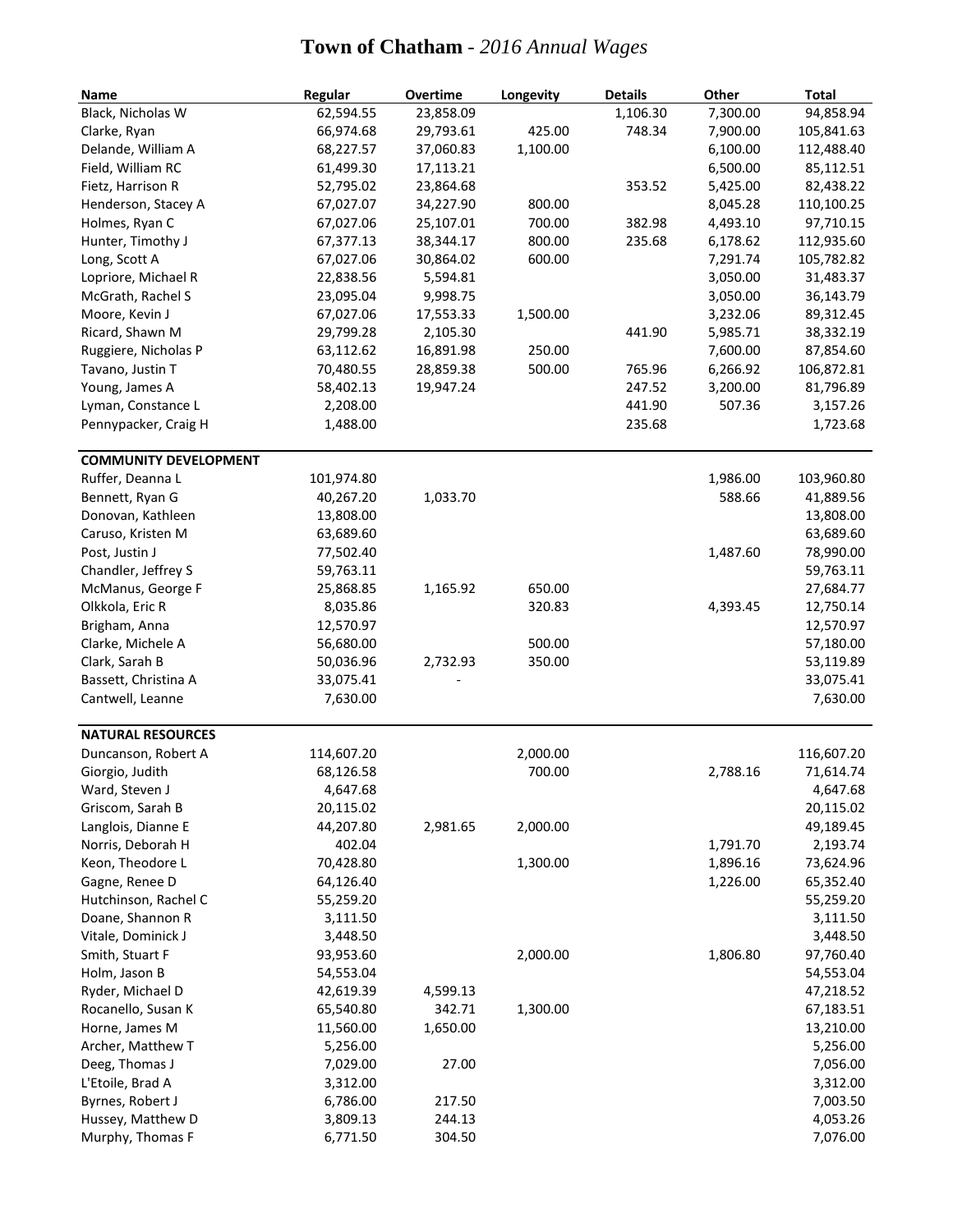| Name                       | Regular   | Overtime  | Longevity | <b>Details</b> | Other    | <b>Total</b> |
|----------------------------|-----------|-----------|-----------|----------------|----------|--------------|
| Seraphin, Andrew R         | 1,808.00  |           |           |                |          | 1,808.00     |
| Summers, John B            | 8,233.50  | 49.51     |           |                |          | 8,283.01     |
| Woods, Christopher J       | 5,879.25  |           |           |                |          | 5,879.25     |
| St. Pierre, Donald         |           |           |           |                | 750.00   | 750.00       |
| Barrett, Edward J          | 297.00    |           |           |                |          | 297.00       |
| Denn, Robert F             | 1,747.50  |           |           |                |          | 1,747.50     |
| Dobbins, John F            | 435.00    |           |           |                |          | 435.00       |
| Dobbins, Mark P            | 622.50    |           |           |                |          | 622.50       |
| Felix, Allyson K           | 847.50    |           |           |                |          | 847.50       |
| Hahner, Jeffrey            | 1,260.00  |           |           |                |          | 1,260.00     |
| Hojnoski, Janine A         | 341.25    |           |           |                |          | 341.25       |
| Kolb, Peter C              | 5,553.75  |           |           |                |          | 5,553.75     |
| MacMullan, John J          | 1,815.00  |           |           |                |          | 1,815.00     |
| McGee, Dennis P            | 2,686.13  |           |           |                |          | 2,686.13     |
| Ryder, Robert S            | 3,048.75  |           |           |                |          | 3,048.75     |
| Sampson, Lawrence W        | 6,983.75  |           |           |                |          | 6,983.75     |
| Simonitsch, Mark A         | 1,278.75  |           |           |                |          | 1,278.75     |
| Zartman, Carl K            | 3,886.46  |           |           |                |          | 3,886.46     |
| Phillips, Suzanne          | 16,080.00 |           |           |                |          | 16,080.00    |
| Lemieux, Kaylin G          | 570.00    |           |           |                |          | 570.00       |
| Olson, Thomas A            | 6,328.16  |           |           |                |          | 6,328.16     |
| Phelan, Kathleen           | 1,299.00  |           |           |                |          | 1,299.00     |
| Watts, Janet R             | 2,892.00  |           |           |                |          | 2,892.00     |
| DEPARTMENT OF PUBLIC WORKS |           |           |           |                |          |              |
| Temple, Thomas P           | 99,492.00 |           |           |                | 855.26   | 100,347.26   |
| Rooney, Robert R           | 4,494.40  |           |           |                | 600.00   | 5,094.40     |
| White Jr, Paul L           | 65,540.80 | 10,486.09 | 2,000.00  |                |          | 78,026.89    |
| Mehall, Mark D             | 55,790.88 |           |           |                |          | 55,790.88    |
| Jones, Pamela J            | 52,513.68 | 4,682.44  | 600.00    |                | 1,275.00 | 59,071.12    |
| Young, Robin A             | 37,754.22 | 787.71    |           |                | 323.18   | 38,865.11    |
| Friend, Kenneth M          | 56,680.00 | 3,427.10  | 2,000.00  |                |          | 62,107.10    |
| Friend Jr, Gerald N        | 52,707.20 | 5,676.18  | 600.00    |                |          | 58,983.38    |
| Gates, Brian G             | 52,707.20 | 3,490.60  | 1,300.00  |                |          | 57,497.80    |
| Nickerson Jr, Crayton S    | 10,584.00 |           |           |                |          | 10,584.00    |
| Laurie, David              | 56,680.00 | 1,083.29  | 800.00    |                |          | 58,563.29    |
| Leavenworth, Steven T      | 56,680.00 | 3,433.84  | 1,600.00  |                |          | 61,713.84    |
| Putnam, Richard M          | 47,960.48 | 829.89    |           |                |          | 48,790.37    |
| Dutcher, Tucker A          | 39,203.35 | 1,960.85  |           |                |          | 41,164.20    |
| Powers, Brian L            | 49,046.40 | 5,122.78  | 600.00    |                |          | 54,769.18    |
| Hopkins, Gregory M         | 5,570.00  |           |           |                |          | 5,570.00     |
| Long, Jonathan W           | 16,464.00 | 1,575.00  |           |                |          | 18,039.00    |
| Squires, Jeremiah T        | 3,785.00  |           |           |                |          | 3,785.00     |
| Underwood, Jennifer L      | 39,464.72 | 690.54    |           |                |          | 40,155.26    |
| Coholan, Richard E         |           | 420.00    |           |                |          | 420.00       |
| Davis, David M             |           | 984.00    |           |                |          | 984.00       |
| Lucarelli, Maxwell S       |           | 810.00    |           |                |          | 810.00       |
| Lusher, David M            |           | 654.00    |           |                |          | 654.00       |
| Mador, Robert J            |           | 492.00    |           |                |          | 492.00       |
| Peabody, Richard M         |           | 156.00    |           |                |          | 156.00       |
| Peter, Richard V           |           | 288.00    |           |                |          | 288.00       |
| Porter, Richard S          |           | 91.00     |           |                |          | 91.00        |
|                            |           |           |           |                |          |              |

**CEMETERY**

Goodspeed, Linda M 10,878.30 10,878.30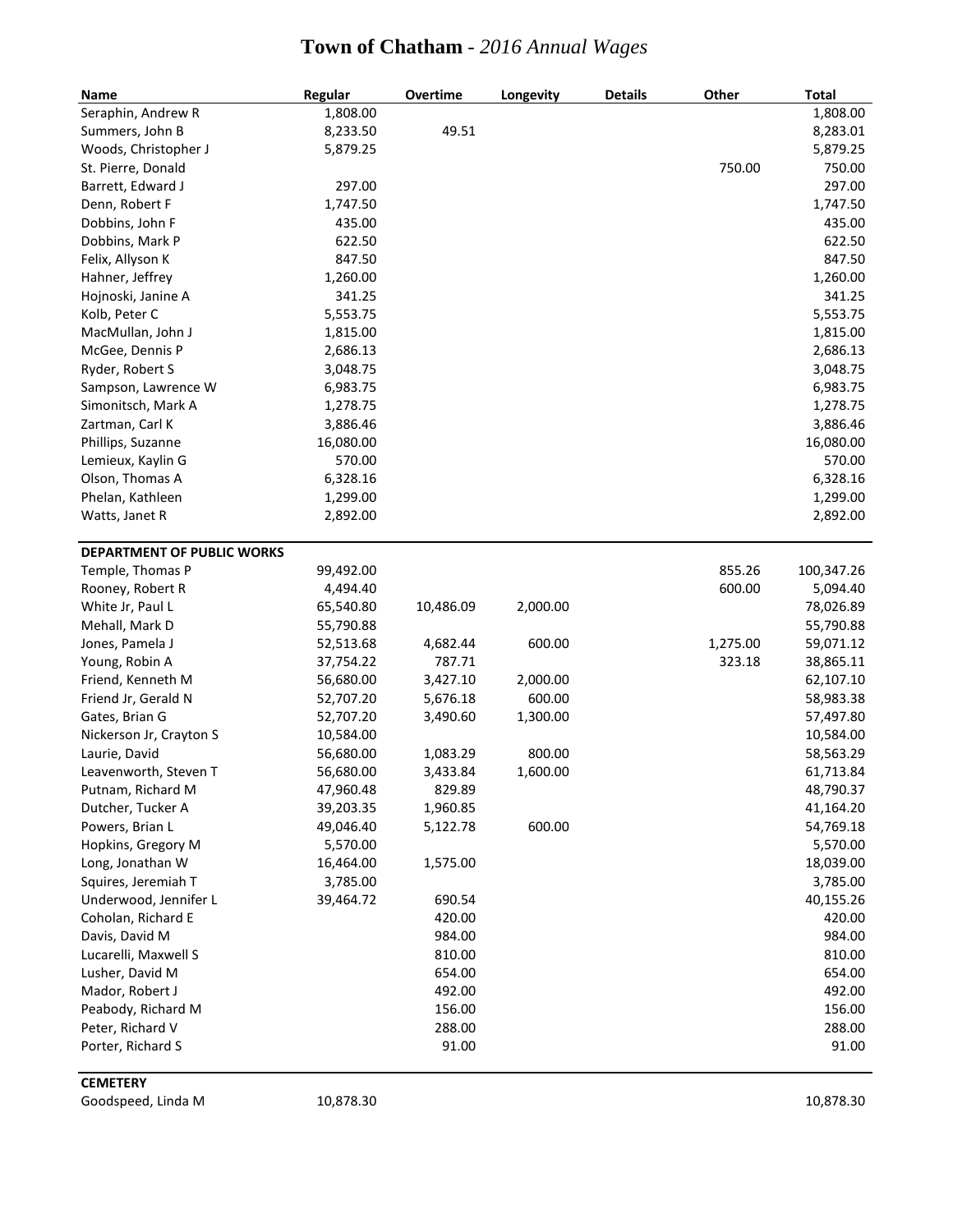| Name                        | Regular    | Overtime | Longevity | <b>Details</b> | Other    | <b>Total</b> |
|-----------------------------|------------|----------|-----------|----------------|----------|--------------|
| <b>COUNCIL ON AGING</b>     |            |          |           |                |          |              |
| Speakman, Amanda L          | 62,070.40  |          |           |                |          | 62,070.40    |
| Shea, M. Stephanie          | 35,855.40  |          |           |                |          | 35,855.40    |
| Souza, Eva M                | 40,888.05  |          |           |                |          | 40,888.05    |
| Grunwald, Shawn S           | 29,451.63  |          |           |                |          | 29,451.63    |
| Michniewicz, Nancy A        | 30,260.37  |          |           |                |          | 30,260.37    |
| Carucci, Kathleen M         | 13,356.91  |          |           |                |          | 13,356.91    |
| Golia, Gerald E             | 1,832.33   |          |           |                |          | 1,832.33     |
| Heffron, Stephen M          | 2,842.50   |          |           |                |          | 2,842.50     |
| Hosmer, Richard             | 1,003.83   |          |           |                |          | 1,003.83     |
| Kallstrom, Roger W          | 14,405.90  |          |           |                |          | 14,405.90    |
| Robinson, Paul M            | 5,304.71   |          |           |                |          | 5,304.71     |
| Whelan, William V           | 1,710.00   |          |           |                |          | 1,710.00     |
| Bastone, Elsa C             |            |          |           |                | 507.36   | 507.36       |
| Bloomer, Shirley A          |            |          |           |                | 239.47   | 239.47       |
| Campanro, Daniel P          |            |          |           |                | 507.36   | 507.36       |
| Douglas, Jennifer A         |            |          |           |                | 507.36   | 507.36       |
| Fiore, Laura V              |            |          |           |                | 507.36   | 507.36       |
| James-Slowick, Jill         |            |          |           |                | 507.36   | 507.36       |
| Read, Kathleen              |            |          |           |                | 507.36   | 507.36       |
| Romano, Anne M              |            |          |           |                | 507.36   | 507.36       |
| Tripp, Dorothy E            |            |          |           |                | 347.03   | 347.03       |
| Vreeland, Patricia S        |            |          |           |                | 507.36   | 507.36       |
| Waters, Barbara             |            |          |           |                | 446.47   | 446.47       |
| Whittaker, Janice           |            |          |           |                | 507.36   | 507.36       |
|                             |            |          |           |                |          |              |
| <b>PARKS AND RECREATION</b> |            |          |           |                |          |              |
| Tobin, Daniel L             | 114,607.20 |          | 2,000.00  |                | 4,247.20 | 120,854.40   |
| Farrell, Georgia A          | 48,991.80  |          | 1,079.00  |                | 130.00   | 50,200.80    |
| Winkfield, Suzanne F        | 48,991.80  |          | 350.63    |                |          | 49,342.43    |
| Stark, Sharon E             | 48,991.80  |          | 498.00    |                |          | 49,489.80    |
| Mabile, Susan M             | 38,052.70  | 1,762.26 |           |                | 100.00   | 39,914.96    |
| Gatzogiannis, George E      | 42,432.00  | 413.10   | 425.00    |                |          | 43,270.10    |
| Deveau, Brian J             | 35,570.08  | 512.39   |           |                |          | 36,082.47    |
| Gulotta, Vincent E          | 23,218.52  | 351.00   |           |                |          | 23,569.52    |
| Likos, David C              | 20,018.38  | 57.45    |           |                | 503.25   | 20,579.08    |
| Quinn, Walter W             | 16,980.66  | 124.09   |           |                | 288.49   | 17,393.24    |
| Redmond, Thomas L           | 11,783.97  |          |           |                | 437.00   | 12,220.97    |
| White, Joseph C             | 7,830.04   |          |           |                | 267.60   | 8,097.64     |
| Constant, David J           | 49,022.82  |          | 1,800.00  |                |          | 50,822.82    |
| Fougere, Paul L             | 49,046.40  | 5,364.47 | 800.00    |                |          | 55,210.87    |
| Friend, Ronald A            | 47,918.32  | 3,043.50 | 425.00    |                |          | 51,386.82    |
| Fulcher, Jerauld W          | 19,577.25  |          |           |                |          | 19,577.25    |
| Gold, Nathan M              | 7,176.00   |          |           |                |          | 7,176.00     |
| Kendrick, John K            | 21,681.00  |          |           |                |          | 21,681.00    |
| Callaghan, Charles G        | 6,640.51   |          |           |                |          | 6,640.51     |
| Barnard, Samantha R         | 4,697.00   |          |           |                |          | 4,697.00     |
| Briody, Emma E              | 4,123.00   |          |           |                |          | 4,123.00     |
| Douglass, Elizabeth P       | 5,502.00   |          |           |                |          | 5,502.00     |
| Spiegel, Katherine M        | 2,212.00   |          |           |                |          | 2,212.00     |
| Van Amson, Katherine P      | 3,801.00   |          |           |                |          | 3,801.00     |
| Verrilli, Andrew J          | 4,949.00   |          |           |                |          | 4,949.00     |
| Barry, Kelly A              | 1,306.50   |          |           |                |          | 1,306.50     |
| Brown, Olivia M             | 3,981.25   |          |           |                |          | 3,981.25     |
| Callaghan, India M          | 5,286.76   |          |           |                |          | 5,286.76     |
| Grant, Alexander T          | 1,587.50   |          |           |                |          | 1,587.50     |
| Hano, Peter W               | 4,985.50   |          |           |                |          | 4,985.50     |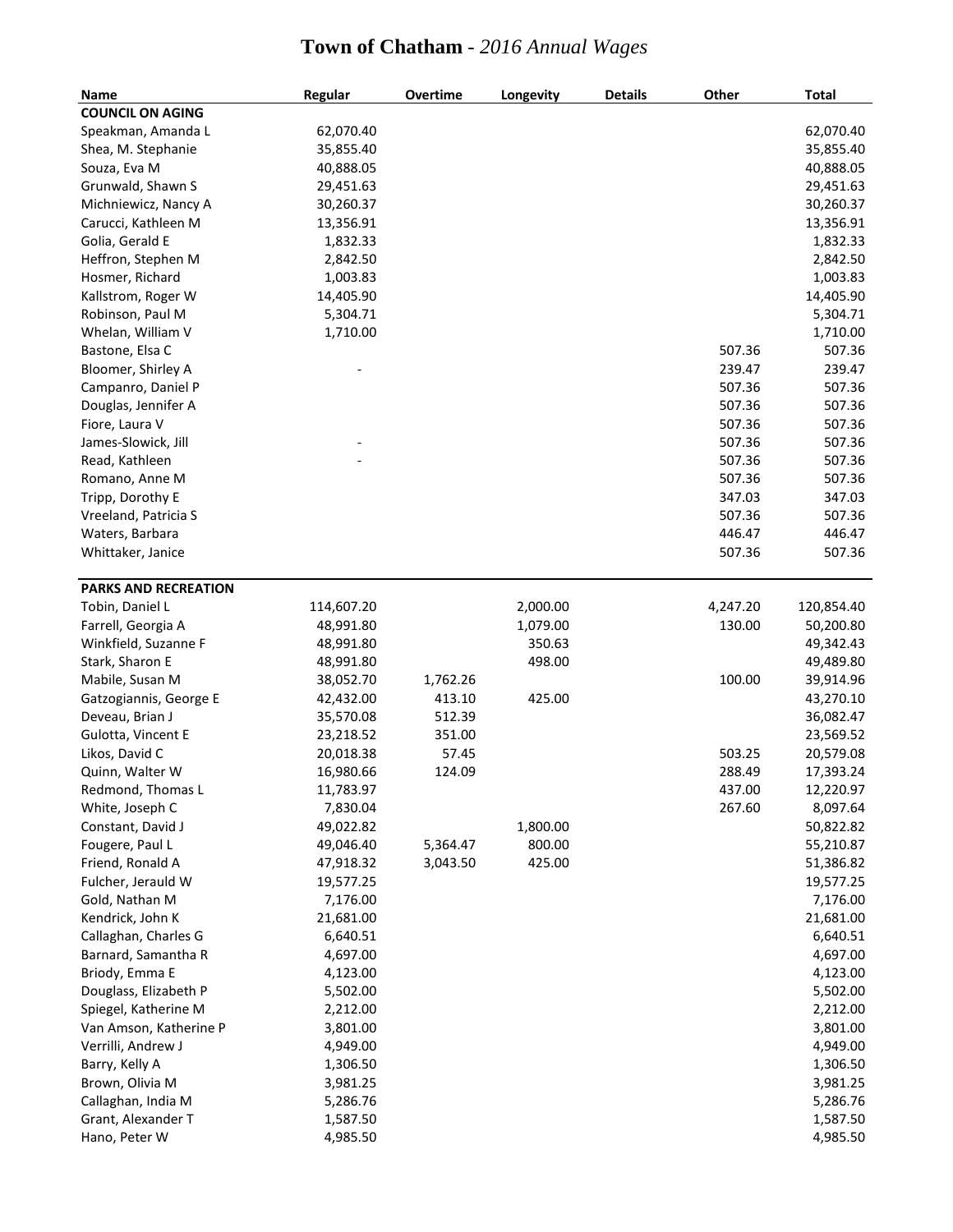| <b>Name</b>              | Regular  | Overtime | <b>Longevity</b> | <b>Details</b> | Other  | <b>Total</b> |
|--------------------------|----------|----------|------------------|----------------|--------|--------------|
| Montgomery, Alise E      | 4,907.50 |          |                  |                |        | 4,907.50     |
| Montgomery, Jaime N      | 3,204.50 |          |                  |                |        | 3,204.50     |
| Murphy, Joseph J         | 2,908.75 |          |                  |                |        | 2,908.75     |
| O'Leary, Jonathan P      | 1,400.00 |          |                  |                |        | 1,400.00     |
| O'Malley, Sadie M        | 5,362.50 |          |                  |                |        | 5,362.50     |
| Payne, Erin F            | 3,812.50 |          |                  |                |        | 3,812.50     |
| Round, Connor M          | 5,114.51 |          |                  |                |        | 5,114.51     |
| Shiner, Nicholas C       | 775.00   |          |                  |                |        | 775.00       |
| Taylor, Julia D          | 5,427.50 |          |                  |                |        | 5,427.50     |
| Toffolon, Robert J       | 1,500.00 |          |                  |                |        | 1,500.00     |
| Verrilli, Caroline M     | 4,625.00 |          |                  |                |        | 4,625.00     |
| Whitfield, Jacob F       | 5,556.25 |          |                  |                |        | 5,556.25     |
| Winslow, John F          | 5,106.25 |          |                  |                |        | 5,106.25     |
| Callery, Brooke A        | 12.00    |          |                  |                |        | 12.00        |
| Zeyen, Lucas F           | 1,458.00 |          |                  |                |        | 1,458.00     |
| Burke, Olivia A          | 425.25   |          |                  |                |        | 425.25       |
| Fincher, Jonathan D      | 582.75   |          |                  |                |        | 582.75       |
| Geremia, Christopher J   | 656.25   |          |                  |                |        | 656.25       |
| Haskell, Grace D         | 1,076.25 |          |                  |                |        | 1,076.25     |
| Gustafson, Carl R        | 5,072.00 |          |                  |                |        | 5,072.00     |
| Hart, Elizabeth A        | 7,956.00 |          |                  |                |        | 7,956.00     |
| Rosen, Joshua M          | 8,416.00 |          |                  |                |        | 8,416.00     |
| Colby, Robert W          |          |          |                  |                | 507.36 | 507.36       |
| Frederick, Thomas H      | 4,196.75 |          |                  |                |        | 4,196.75     |
| Hardigan, Susan T        | 4,080.00 |          |                  |                |        | 4,080.00     |
| Jones, Diana Beatrice    | 3,358.00 |          |                  |                |        | 3,358.00     |
| Mack, Christopher P      | 3,818.00 |          |                  |                |        | 3,818.00     |
| Proudfoot, Jill M        | 3,582.25 |          |                  |                |        | 3,582.25     |
| Regan, Richard F         | 1,029.25 |          |                  |                |        | 1,029.25     |
| Spaduzzi, Ralph          | 1,050.50 |          |                  |                |        | 1,050.50     |
| Cuturilo, Nina           | 1,001.00 |          |                  |                |        | 1,001.00     |
| Delic, Miljko            | 962.00   |          |                  |                |        | 962.00       |
| Markovic, Damjan         | 507.00   |          |                  |                |        | 507.00       |
| Temple, Riley M          | 3,601.00 |          |                  |                |        | 3,601.00     |
| Davis, Eric M            | 1,891.50 |          |                  |                |        | 1,891.50     |
| Markovic, Filip          | 1,027.00 |          |                  |                |        | 1,027.00     |
| Nebrigic, Uros Z         | 1,215.50 |          |                  |                |        | 1,215.50     |
| Wilcox, Aidan T          | 1,312.50 |          |                  |                |        | 1,312.50     |
| McCowen, Kristina L      | 1,886.00 |          |                  |                |        | 1,886.00     |
| Guarente, Laureen J      | 1,850.63 |          |                  |                |        | 1,850.63     |
| Mabile, Noah W           | 6,279.00 |          |                  |                |        | 6,279.00     |
| Avellar, Aaron S         | 1,013.25 |          |                  |                |        | 1,013.25     |
| Baldwin, Molly E         | 1,606.00 |          |                  |                |        | 1,606.00     |
| Callery, Jacqueline L    | 88.00    |          |                  |                |        | 88.00        |
| Camp, Robert J           | 979.00   |          |                  |                |        | 979.00       |
| Concordia, Emmaline G    | 1,543.50 |          |                  |                |        | 1,543.50     |
| Dickson, Emily E         | 1,584.00 |          |                  |                |        | 1,584.00     |
| Hyson, Eric L            | 1,663.75 |          |                  |                |        | 1,663.75     |
| Keenan, Patrick A        | 1,617.00 |          |                  |                |        | 1,617.00     |
| Kelemen, Adam D          | 1,578.50 |          |                  |                |        | 1,578.50     |
| Kratochwill, Alexandra M | 1,470.00 |          |                  |                |        | 1,470.00     |
| Mabile, Samuel S         | 1,900.00 |          |                  |                |        | 1,900.00     |
| Menoni, Molly E          | 215.25   |          |                  |                |        | 215.25       |
| Menoni, Thomas J         | 1,245.00 |          |                  |                |        | 1,245.00     |
| Murray, Colin J          | 1,633.50 |          |                  |                |        | 1,633.50     |
| Paquin, Kaylee R         | 695.00   |          |                  |                |        | 695.00       |
| Pavlakis, Aleczander J   | 1,848.00 |          |                  |                |        | 1,848.00     |